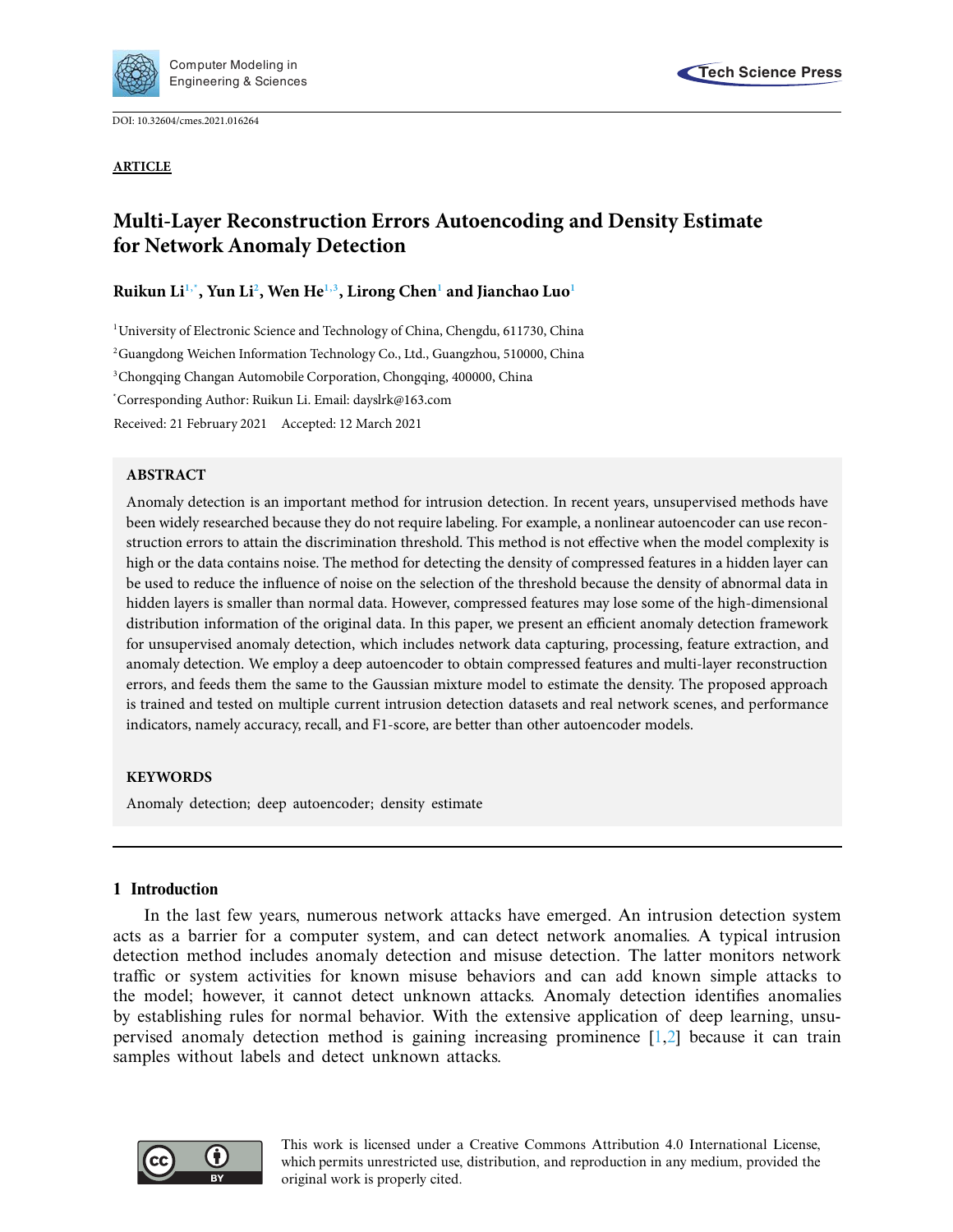Normal behavior rules can be established without labeling by using unsupervised anomaly detection, and an appropriate value can be set as a detection threshold. Supervised learning has a number of shortcomings, which can be enumerated as follows: 1) it requires manual labeling, which is time-consuming and costly; 2) manually labeled data may be misclassified, which can potentially affect the effect of training; 3) training data for supervised model classification cannot cover huge types of attacks, which makes it challenging to identify new types of attack methods [\[3](#page-15-2)[,4\]](#page-15-3).

Although unsupervised models can detect unknown attack behavior, it is difficult to select the threshold to detect anomalies with low accuracy and high false alarm rate. Such models therefore cannot attain the requisite effect and need improvement.

Owing to the stated limitations, we propose a lightweight and network-based anomaly detection framework MEAEDE, which comprises a deep autoencoder (DAE) and density estimate network (DEN). To estimate the density of data for anomaly detection, we derive multi-layer reconstruction errors (MRE), which is the correlation coefficient of input and output from DAE. As the data in the latent layer has a low dimension to compute density, we can use normal data in the latent layer to form a standard feature space, while abnormal data in the latent can form another feature space, and thus it can be easily distinguished. The modules of our framework include network data capturing, managing, feature extraction, and anomaly detector. DAE is deployed in the detector for data compression and reconstruction, and then a Gaussian mixture model (GMM) is used to calculate the energy of features from DAE to obtain the detection threshold. Our framework has the following characteristics:

- 1) **Packet capture:** We use network cards to capture packets to obtain real-time data; to avoid data accumulation in memory, we quickly process and discard the processed data.
- 2) **Unsupervised model:** Compressed features, MRE, and correlation coefficients between input and reconstruction of DAE are first gathered, and then fed to GMM for energy detection; data can be then classified as anomalous if energy exceeds a threshold. Our experimental results prove that MRE can compensate for the loss of information for a latent layer, which can in turn enhance the performance of anomaly detection.

In DAE, abnormal data cannot represent compressed features effectively; therefore, reconstruction error is generally used to detect the anomaly. However, samples used for model training may contain noise, which could introduce problems during threshold acquisition. Density estimation in a hidden layer can decelerate this impact and also cause loss of pertinent sample information. With the aim of feature compensation in hidden layer of autoencoder for density estimation in GMM, we gather compressed features, MRE, and the correlation coefficient between the raw input and reconstruction features, feed them to GMM for density detection, and finally construct an appropriate objective function to jointly optimize sample loss. Furthermore, we adopt the acquired energy value as the standard for obtaining a discrimination threshold. The experimental results show that there is a strong correlation between these factors, which can effectively classify normal and abnormal data.

In brief, the contributions of this paper can be enumerated as follows:

1. We propose a lightweight network-based anomaly detection framework MEAEDE, which includes data capturing, efficient data processing, feature extraction, and anomaly detection. First, packets in the network are captured and parsed to bidirectional flows by a Packet Capturer module; next, time-related features are extracted by a Feature Extractor module,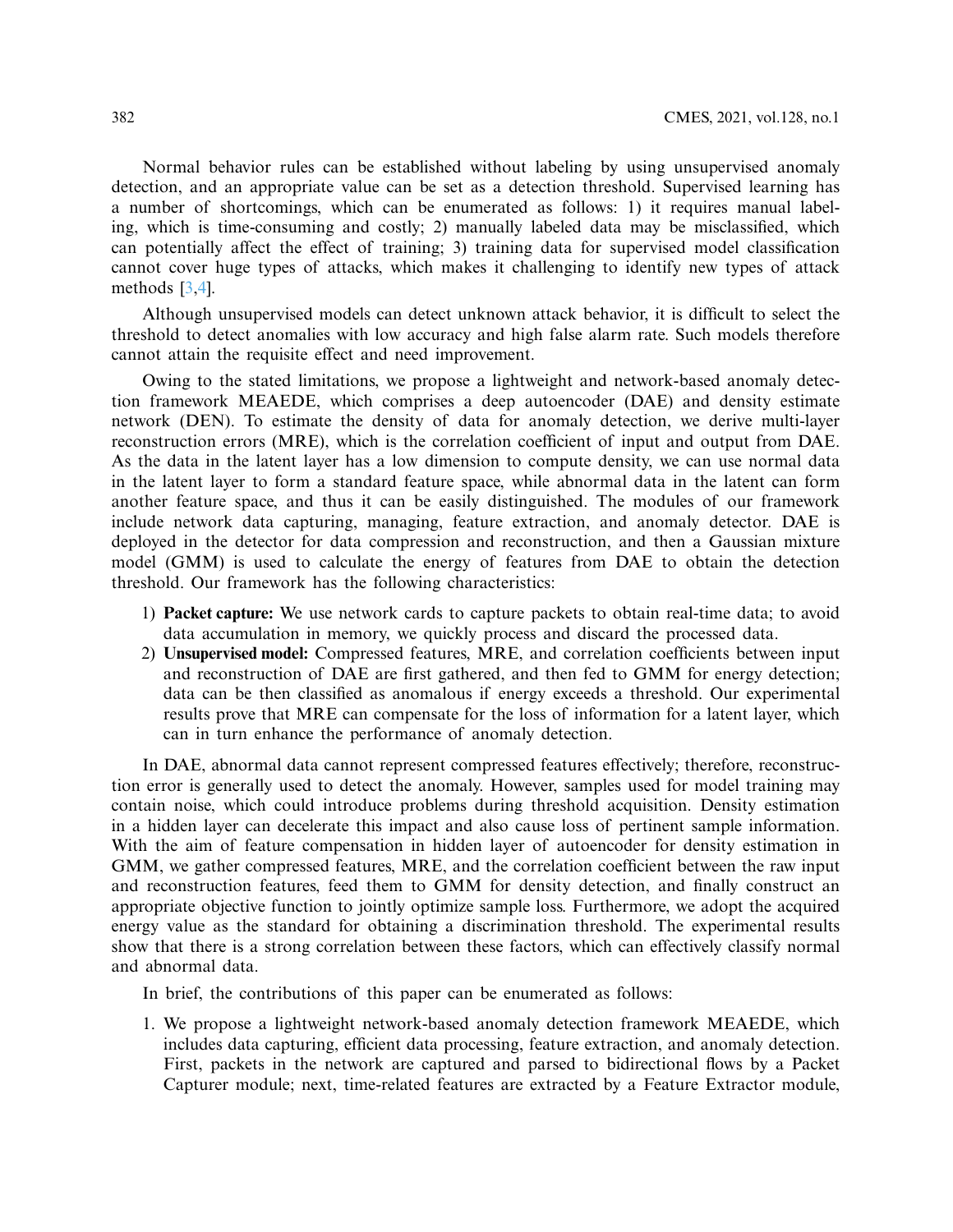which are further sent to an Anomaly Detector module to detect whether the data is normal. During this entire procedure, a Data Manager module is responsible for continuously capturing packets and removing processed packets.

- 2. Our framework can efficiently process and manage data including rapid feature extraction and prompt discarding of processed data; the experiment results show that MEAEDE has a high speed in training the model and easy deployment of the network.
- 3. MRE and other features from DAE are employed to form new features *c*, which are further fed into GMM to calculate energy and acquire the detection threshold. Our experimental results show that these features can greatly improve the performance of network anomaly detectors. We will discuss how MRE can improve the detection results of the autoencoder in Section 3.

The rest of this paper is organized as follows: Section 2 discusses related work in the domain of unsupervised anomaly detection. Section 3 describes the architecture of MEAEDE and details of its components. Section 4 presents the evaluation and includes experimental settings and test results. Section 5 outlines the conclusion and future work.

## **2 Related Work**

There is two mainstream intrusion detection that is based on supervised and unsupervised methods. In the past, supervised learning methods have been widely researched because of their high accuracy, but they also have obvious shortcomings. First, the training data used to feed needs to be manually labeled; it is difficult to define abnormal and normal data and differentiate between them. Moreover, they have a low performance for the detection of unseen attacks, and thus unsupervised methods have been extensively researched in the past few years.

#### **2.1 Conventional Anomaly Detection**

Previous studies based on unsupervised anomaly detection have various approaches, which can be briefly categorized into distance-based, reconstruction-based and probabilistic-based methods [\[2\]](#page-15-1). Probabilistic-based methods such as GMM [\[5\]](#page-15-4) and Kernal density estimate (KDE) [\[6\]](#page-15-5) are used to estimate the density of normal points; a point will be classified as an anomaly if it has a lower density than a predefined value. Reconstruction-based method, such as principal component analysis (PCA) and autoencoder methods, assumes that the anomalies cannot effectively reconstruct from a compressed representation in a low dimension; therefore, higher reconstruction error may be detected as anomalies. PCA is used to reduce the dimension of input data when the sample has a high dimension [\[7](#page-15-6)[,8\]](#page-16-0). This method can reduce the cost when data has a high complexity. However, a drawback of PCA is that the new features obtained after dimension reduction do not acquire all information from the original space, and it's hard to determine the dimension of subspace and detection threshold. Distance-based methods assume that abnormal data is far from a clustered set, while normal data is gathered within an acceptable cluster. In [\[9\]](#page-16-1), the authors use an unsupervised clustering method to establish a classification center for data and calculates the distance of samples from the center to detect anomalies. However, the feature vector with a higher dimension has a high computational complexity, and it is not advisable to represent features simply by computing distance.

#### **2.2 Autoencoder-Based Approaches**

The state-of-the-art machine learning methods are widely used in anomaly detection [\[10\]](#page-16-2). With developments in deep learning, a few unsupervised methods, such as generative adversarial networks (GANs) and autoencoders, have been used in anomaly detection. In [\[11\]](#page-16-3), the authors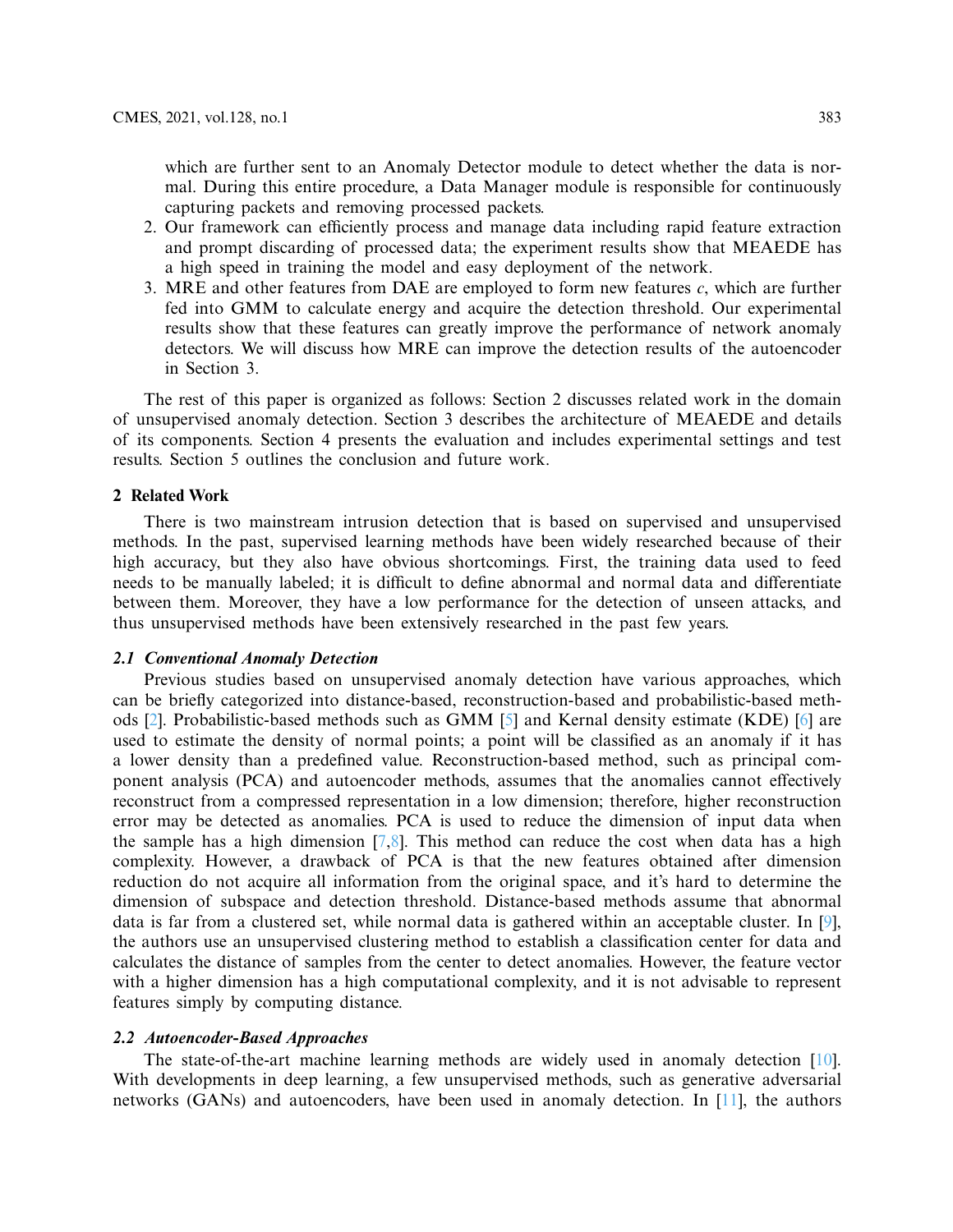apply a GAN model for anomaly detection and detect anomalies on a trained generator. In [\[12\]](#page-16-4), anomaly detection is accomplished using a variational autoencoder predicated on a gradient-based fingerprinting technique. In  $[13]$ , the authors use layers of autoencoders to calculate the mean square error of sample and reconstructed features in order to capture the data of real environment and obtain advantages in an effective way.

In the last few years, methods for obtaining reconstruction error from DAE have achieved effective results  $[14,15]$  $[14,15]$ . In these methods, normal data is first trained and its reconstruction is obtained, and then test data is used to get the deviation from normal data of a trained model; if the deviation exceeds the predetermined threshold, the data is classified as anomaly. However, these methods rely only upon reconstruction errors, and the effect is not ideal when the training sample contains noise or the model has a high complexity. The reconstruction error of anomalies may be hidden within the established threshold range because of the presence of noise. Therefore, some scholars have proposed a hidden layer density estimate method because the density of abnormal data in the hidden layer is lower than normal data. In [\[16\]](#page-16-8), the authors combine autoencoder and density estimate for anomaly detection; their approach is based on the feature density of the hidden layer in the autoencoding network. First, the DAE network is utilized to acquire the subspace of original data; next, a Gaussian kernel function is used to obtain the likelihood of data points. This method can efficiently estimate the density of the sample in the hidden layer in a low dimension.

## **2.3 Mixed Approaches Combine Autoencoder and Density Estimate**

The aforementioned methods either consider only the density of the hidden layer or the reconstruction error and fail to realize the effect of their inter-relation on the prediction of the sample density, and thus the resultant effect is not ideal when the training sample contains noises. In [\[17\]](#page-16-9), the authors propose a deep autoencoding Gaussian mixture model (DAGMM) by combining DAE with GMM. The reconstruction error and compressed features in the hidden layer are adopted to construct new features, energy is acquired after feeding new features into GMM, and desirable results are obtained. However, the threshold of discrimination needs to be set in accordance with the prior knowledge of the dataset, and thereby the approach lacks generalization ability; In addition density estimation on compressed layer loses some high-level information, and thus the method needs to be improved in the actual scenario.

Inspired by the density estimation method, we adopt DAE and gather compressed features, MRE, and the correlation coefficient of input and reconstruction as new features, and then construct a suitable energy detection network to calculate the energy of the new features. Because normal data has lower energy (i.e., higher density) during training, the energy value is considered a part of the loss function, so the threshold for judging anomalies is obtained through joint optimization. One can infer from Section 3 why we adopt MRE, coefficient correlation and compressed features. In addition, we propose a complete and efficient network-based anomaly detection framework, optimized in data capturing, package management, feature extraction and anomaly detection. Precision, Recall, and F1-score are used as indicators for evaluating the proposed model's performance. The obtained experimental results confirm the advantages of our model.

#### **3 Proposed Model**

The framework of anomaly detection in this paper includes several modules of Data Capturer, Data Manager, Feature Extractor and Anomaly Detector and is depicted in [Fig. 1.](#page-4-0)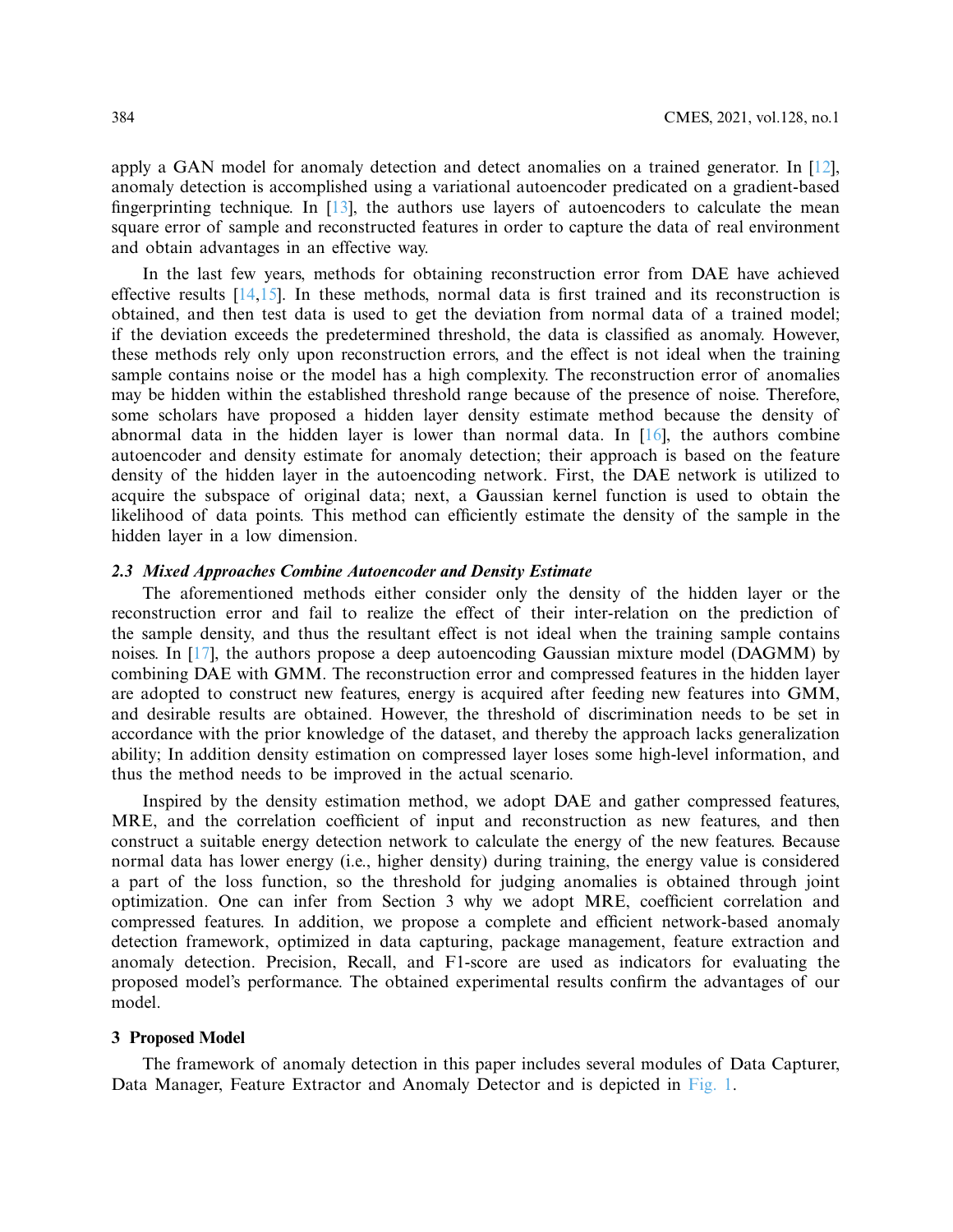#### **3.1 Data Capturer**

Data Capturer can continuously capture data from real network. The captured data can reflect information such as the source and purpose of the user. For example, the attacker who wants to attack the server using a denial-of-service (DoS) attack or a distributed-of-service (DDoS) attack will create a fake IP address, and then send a TCP SYN packet to the server. The server then sends an SYN as a response but fails. Receipt of subsequent confirmation packets causes the server to wait, consume resources, and evently achieve the purpose of DoS.



<span id="page-4-0"></span>**Figure 1:** The framework and components of MEAEDE

The characteristics of the package can reflect its purpose to a certain extent, so it is possible to analyze whether the data is abnormal by analyzing the package. In this paper, libpcap is used to capture the original binary package, and then tcpdump can call the interface of libpcap and parse acquired raw packet into a standard package format for use by Data Manager.

#### **3.2 Data Manager**

The captured packet is saved in the ".pcap" files after parsing. In order to improve the efficiency of memory management and feature extraction, we revise the tcpdump source code so that it not only can capture packets continuously but also discard the processed data in time after feature extraction. In our experimental results in Section 4, average extraction time of 14s for every 100 k ".pcap" file is obtained.

#### **3.3 Feature Extractor**

Changes in applications and services pose challenges to traffic analysis, and thereby make it difficult to handle encrypted information such as in VPN. There are various protocols or services used for different applications. Time-related feature extraction is well adapted to the changes of network services [\[18\]](#page-16-10) and can be used to distinguish between different applications. We extract bidirectional flows from the parsed packets, which are defined as the same packet sequence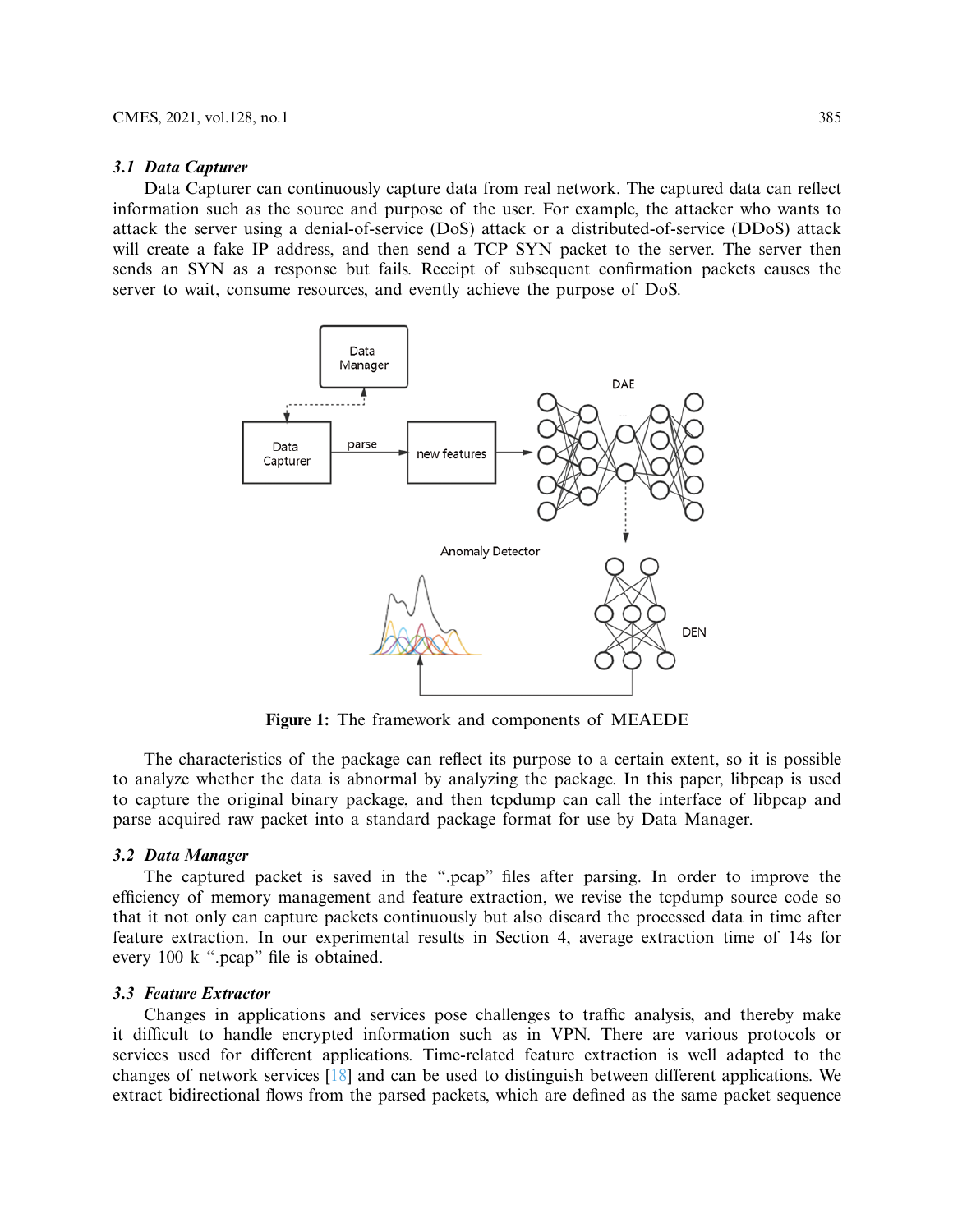(source IP, destination IP, source port, destination port, and protocol) and then estimate the timerelated information from the flows as features. In a bidirectional flow, the first packet determines the forward (source to destination) and backward (destination to source) directions, so statistical analysis based on time-related features can be calculated separately. Since TCP and UDP flows end upon receiving a FIN packet and with flow timeout, the timeout of flow is unified to 15s in this paper.

The collective procedure of Data Capturer and Feature Extractor is illustrated in [Fig. 2,](#page-5-0) where  $t_1 \sim t_n$  is the start time of a flow, and the packet vector is a ".pcap" file. If the time interval exceeds 15s or a FIN flag is received, the flow will be sent to Feature Extractor for further analysis.



<span id="page-5-0"></span>**Figure 2:** The procedure of data capturer and feature extractor

At the beginning, we initialize n flows in the flow vector  $F = (f_1, f_2, \ldots, f_n)$  and then use revised tcpdump to capture packets continuously; if the size of packet vector exceeds 10 k, the packet file is moved, and a new vector is created with the same name, while packet is sent to its own flow. A time vector is also created to record the previous time of a flow; if the current timeout exceeds 15 s or a FIN flag of a TCP packet is received, then the flow is sent to Feature Extractor for further analysis.

Finally, we extract the features including time-related statistical information (mean and variance of packet length), packet number, packet length, and TCP flag bit from the flows to form input features of the anomaly detector. Finally, we acquire 49 features showed in [Tab. 1,](#page-6-0) and the extracted features are normalized to 0-1 for training and testing of anomaly detector.

#### **3.4 Anomaly Detector**

Owing to the merits of the unsupervised model summarized in Section 1, DAE is used in this paper. However, the method of acquiring the threshold on the basis of reconstruction error is sensitive to the selection of parameters and can be easily affected by noise. Moreover, compressed features are not taken into account, which in turn hinders the detection effect. Therefore, MRE, compressed features in the hidden layer, and correlation coefficients of input and reconstruction are gathered to form new features. GMM is further used to calculate sample energy, and we design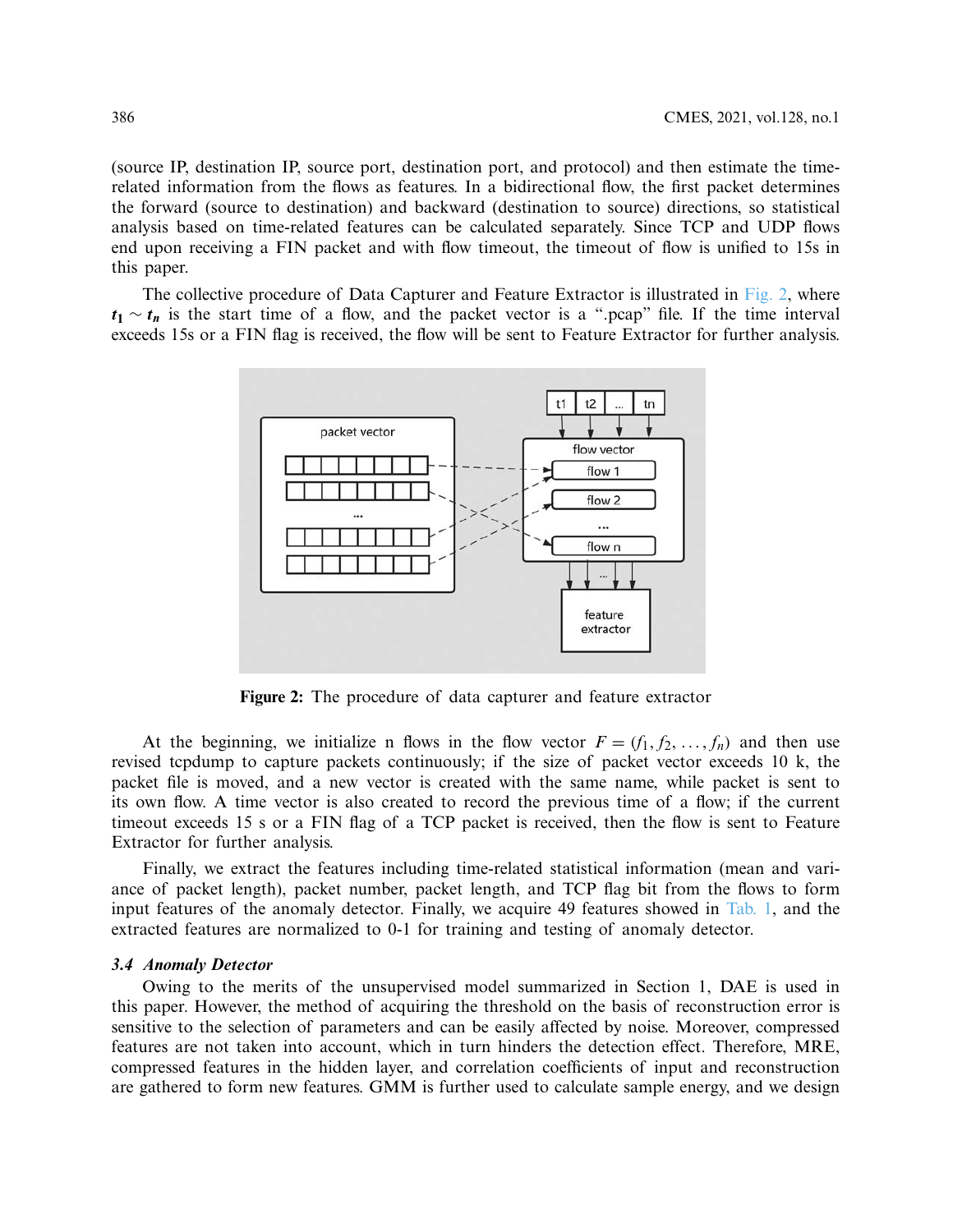appropriate loss functions, and use the random gradient descent method (SGD) to jointly optimize the loss of each component. Details will be introduced in the following sections.

<span id="page-6-0"></span>

| Features                                     | Value                        |
|----------------------------------------------|------------------------------|
| <b>Duration</b> (time duration of a flow)    |                              |
| sdt (src to dst time of a flow)              | Mean, max, min, std          |
| <b>dst</b> (dst to src time of a flow)       | Mean, max, min, std          |
| <i>alin</i> (packet num from active to idle) | Mean, max, min, std          |
| $i2an$ (packet num from idle to active)      | Mean, max, min, std          |
| <i>tfbn</i> (tcp flag bit num)               | SYN, FIN, RST, PSH, ACK, URG |
| <b>lph</b> (length of packet head)           | Mean, max, min, std          |
| <i>lpd</i> (length of packet data)           | Mean, max, min, std          |
| $\mathbf{p}$ s (packet size in a flow)       | Mean, max, min, std          |
| <i>idt, act</i> (idle time and active time)  | Mean, max, min, std          |
| noss2d (number of sequence from src to dst)  | Mean, max, min, std          |
| nosd2s (number of sequence from dst to src)  | Mean, max, min, std          |
| <i>fps</i> (flow packet number/s)            |                              |
| <b><i>fbs</i></b> (flow byte number/s)       |                              |

Table 1: Description and value of features in a bidirectional flow

The procedure of acquiring MRE from autoencoder is illustrated in [Fig. 3,](#page-7-0) wherein the green neurons denote hidden layer neurons, yellow neurons are compressed features, and blue neurons are input and output data points. In [Figs. 4](#page-7-1) and [5,](#page-8-0) MRE distribution of KDDCUP99 and NSL-KDD datasets in a seven-layer autoencoder (including four layers of the encoder and three layers of the decoder) shows that symmetry reconstruction errors can clearly divide normal points and anomalies. In [Figs. 4](#page-7-1) and [5,](#page-8-0) cost1 represents the error of the first hidden layer of the encoder and the second layer of the decoder, cost2 represents the error of the second hidden layer of the encoder and the first hidden layer, and cost3 is the error of input data and output data of the decoder. Therefore, in our experiment, described in Section 4, we derive MRE and other features to acquire a new feature vector for density estimation of GMM in the last epoch of the training procedure, and the results reveal that MRE is a powerful feature in our network-based anomaly detection framework.

# *3.4.1 Loss of DAE*

Generally, DAE consists of an encoder and a decoder; the encoder can compress original data into latent representation, while the decoder tries to reconstruct original data from latent layer. Let mark  $x_i$  be an original data point; we can then get a latent representation  $h_i$  by encoder function enc( $x_i$ ,  $\theta$ ), where  $\theta$  denotes parameters of the encoder. Furthermore, the reconstruction vector can be expressed as  $y_i = dec(y; h_i)$ , where  $\gamma$  is the parameters of the decoder. We define the objective function of DAE as

$$
L_1(\theta, \gamma) = \frac{1}{m} \sum_{i=1}^{m} \left( \frac{1}{2} \|x_i - y_i\|^2 \right)
$$
 (1)

where *m* represents the count of input data.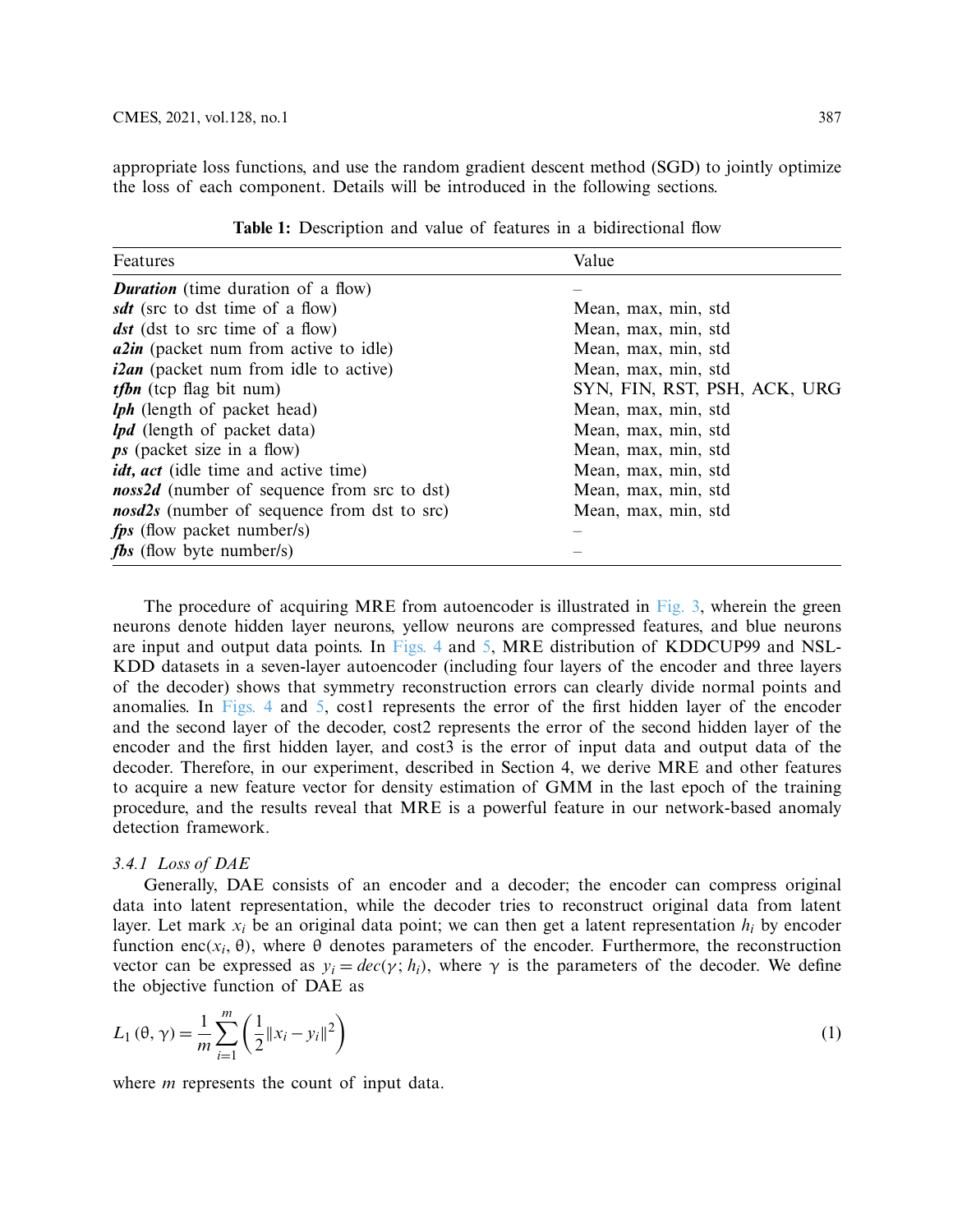

**Figure 3:** The procedure of MRE, where green points denote hidden layer neuros, yellow points are compressed features, and blue points are input and output data point

<span id="page-7-1"></span><span id="page-7-0"></span>

**Figure 4:** Reconstruction error distribution under KDDCUP99 with two hidden layers of the encoder and the decoder

#### *3.4.2 New Features*

To represent the reconstruction error, we use the root mean square error (RMSE), which represents the arithmetic square root of the difference between input and reconstruction and is defined as

$$
e_i = \sqrt{\frac{\sum_{j=1}^d (x_i^{(j)} - y_i^{(j)})^2}{d}}
$$
 (2)

where d denotes the dimension of input, *i* is the *i*-th data point, and j is the *j*-th dimension of a layer. Pearson's correlation coefficient is obtained by dividing the covariance between input and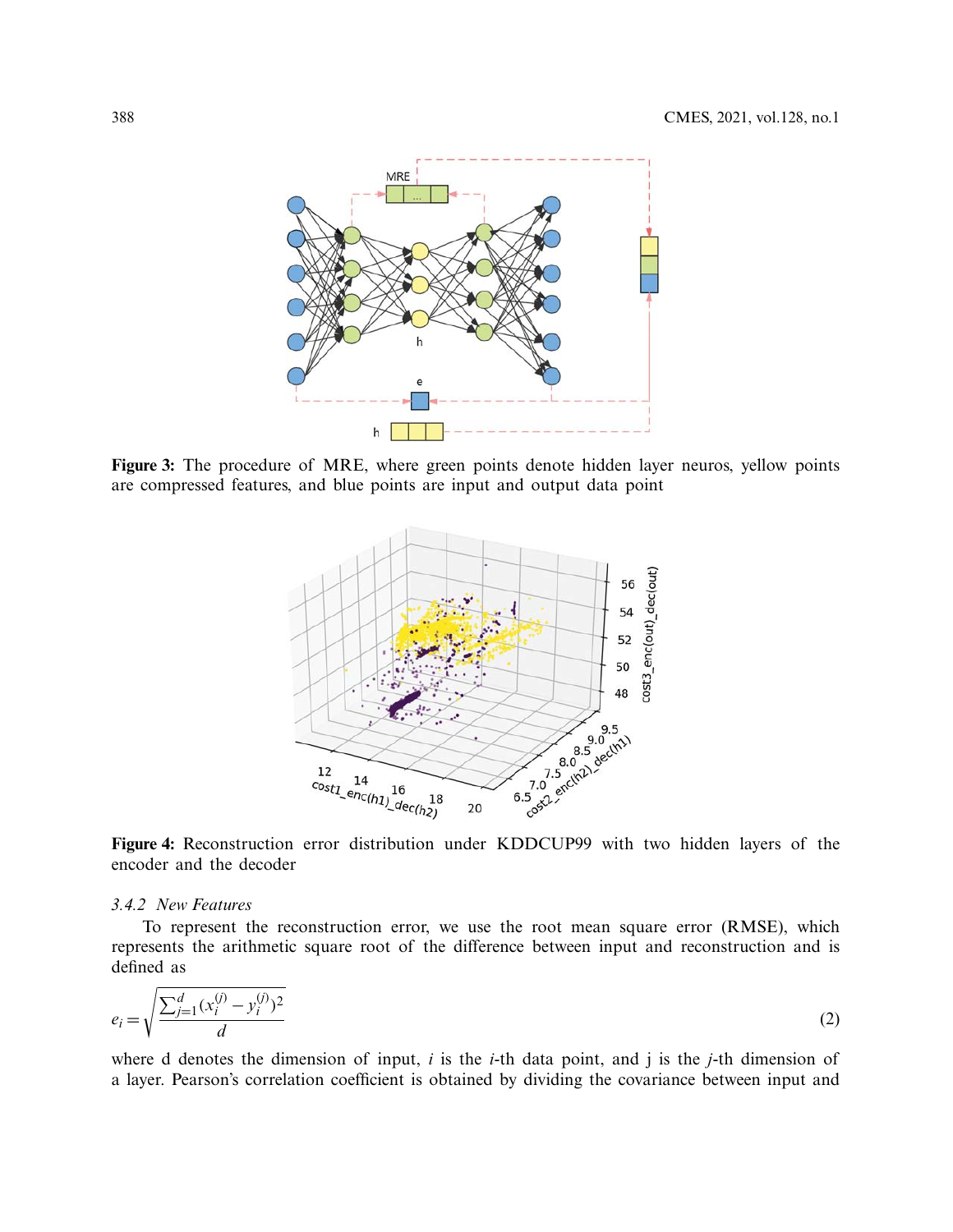reconstruction by the product of the standard deviations between variables and is expressed as

$$
\rho_i = \frac{cov(x_i, y_i)}{\sigma_{x_i} \cdot \sigma_{y_i}}\tag{3}
$$

where cov(.) is the covariance of  $x_i$  and  $y_i$ ,  $\sigma$  is the standard deviation of a vector. Further, we can get MRE using Algorithm 1.

<span id="page-8-0"></span>

**Figure 5:** Reconstruction error distribution under NSL-KDD with two hidden layers of the encoder and the decoder

We can then acquire  $c_i = [h_i, e_i, \rho_i, m_i]$ , where  $h_i$  denotes compressed feature, and  $m_i$  is MRE.

We build a DEN to calculate the density of sample, which can receive a new feature *c* from DAE, and generate a *K*-dimensional distribution named  $\hat{\pi}$ . *K* denotes the number of components of GMM; note that to calculate the energy value, we feed  $\hat{\pi}$  into the GMM. In addition, we adopt GELU  $[19]$  as the activation function for DAE and DEN; it can be defined as

$$
GELU(x) = xP(X \le x) = x\Phi(x)
$$
\n(4)

As  $x$  decreases, the probability of it being classified becomes 0. As  $x$  increases, the activation value also increases. This type of activation method not only retains the probability, but also retains the dependence on the input.

#### *3.4.3 GMM*

GMM is a linear combination of multiple Gaussian functions. Assuming the density of anomalies to be lower than that of normal data, we train the energy threshold of normal data, and the input data will be classified as abnormal if energy exceeds the threshold. [Fig. 6](#page-9-0) shows energy distribution between normal data and anomalies under DDoS.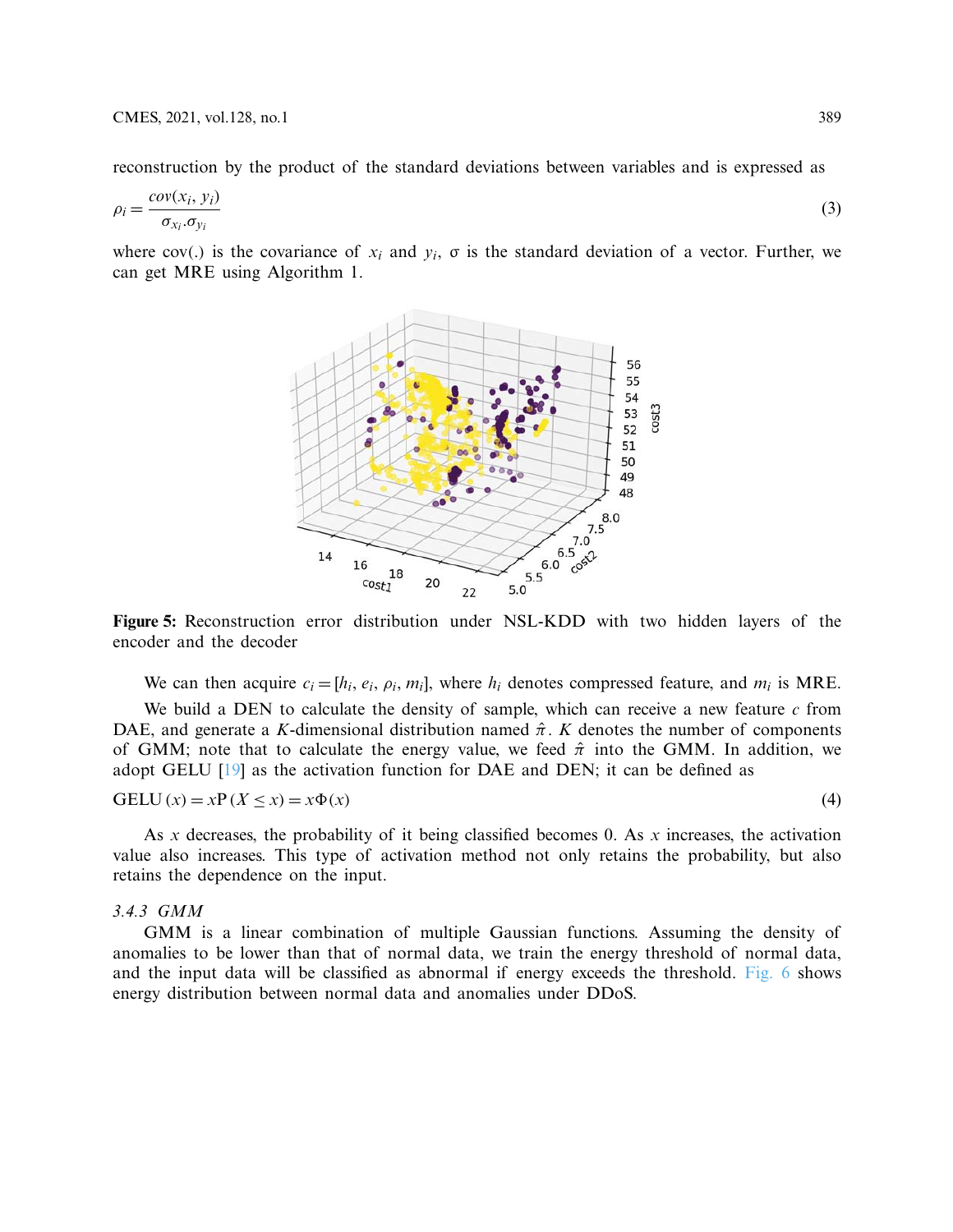<span id="page-9-0"></span>

**Figure 6:** Energy distribution of normal data and anomalies under DDoS attack, where yellow points are anomalies, while purple points denote normal data

For input *c*, the probability prediction of components generated by GMM is expressed as

$$
\hat{\pi} = softmax(DEN(c; \omega))
$$
\n(5)

where  $\omega$  is the parameter of DEN. Thus, we define the probability of c as

$$
p(c) = \sum_{k=1}^{K} \hat{\varphi}_k \cdot N(c \mid \mu_k, \Sigma_k)
$$
\n<sup>(6)</sup>

where  $N(c | \mu_k, \Sigma_k)$  is the *k*-th component of GMM,  $\hat{\varphi}_k$  is mixture coefficient with limitation

$$
\sum_{k=1}^{K} \hat{\varphi}_k = 1\tag{7}
$$

Given m samples from DAE, we can get the average probability, mean value and covariance of each component using DEN and GMM as

$$
\hat{\varphi}_k = \sum_{i=1}^m \frac{\hat{\pi}_{ik}}{m}, \quad \hat{\mu}_k = \frac{\sum_{i=1}^m \hat{\pi}_{ik} \cdot c_i}{\hat{\pi}_{ik}}, \quad \hat{\Sigma}_k = \frac{\sum_{i=1}^m \hat{\pi}_{ik}(c_i - \hat{\mu}_k)(c_i - \hat{\mu}_k)^T}{\sum_{i=1}^m \hat{\pi}_{ik}}
$$
(8)

<span id="page-9-2"></span>Furthermore, we can define sample energy as

$$
E(z) = -\log\left(\sum_{k=1}^{K} \hat{\varphi}_k \frac{\exp(-\frac{1}{2}(c - \hat{\mu}_k)^T \hat{\Sigma}_k^{-1} (c - \hat{\mu}_k))}{\sqrt{|2\pi \hat{\Sigma}_k|}}\right)
$$
(9)

<span id="page-9-1"></span>Finally, we get the objective function as

$$
L(\theta, \gamma, \omega, \hat{\mu}, \hat{\varphi}, \hat{\Sigma}) = L_1 + \frac{\lambda_1}{m} \sum_{i=1}^{m} E(z_i) + \lambda_2 P(\hat{\Sigma})
$$
\n(10)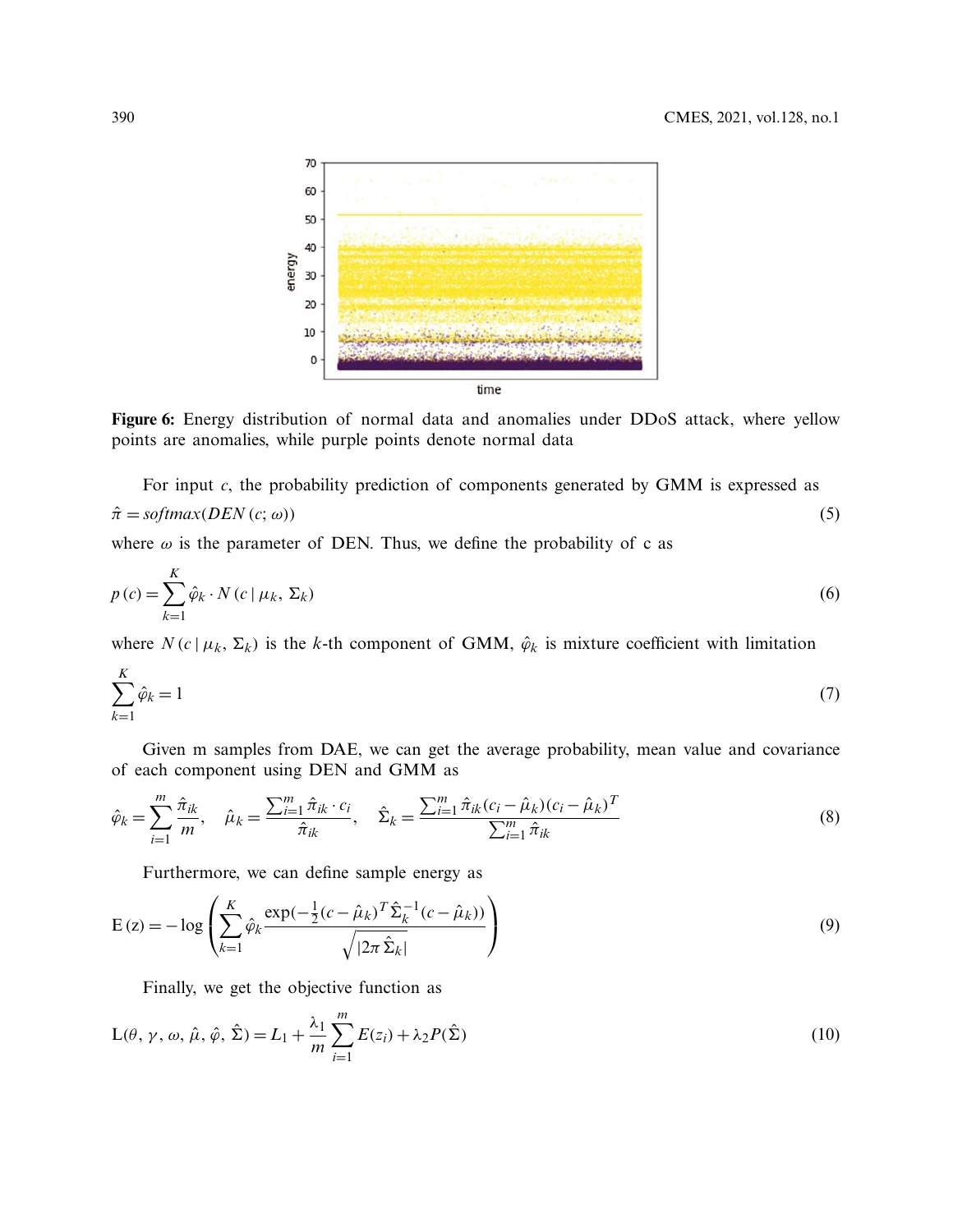where  $\theta$ ,  $\gamma$ , and  $\omega$  denote parameters of DAE, DEN, and GMM,  $P(\hat{\Sigma}) = \sum_{k=1}^{K} \sum_{i=1}^{d} \hat{\Sigma}_{kji}^{-1}$ , and *d* is the dimension of compressed features. Finally, the training object is to be minimized using [Eq. \(10\).](#page-9-1)

In order to select a suitable threshold, we adopt  $\varphi$  as an energy parameter with the initial value −Inf, which represents the max energy during the process of training. We then set the adjustment factor  $\epsilon \in (0, \infty)$ . Hence, the threshold  $T = \epsilon \varphi$ . The training procedure of the anomaly detector is presented in Algorithm 2, and the testing process is shown in Algorithm 3.

**Algorithm 1:** The computing procedure of MRE **Input:** Training data set *S*, epochs *N*, layer of DAE *L*, θ*<sup>i</sup>* , γ*<sup>i</sup>* for encoder and decoder of DAE **Output:** MRE set *M* Set  $M = \varnothing$ **for** epoch from 1 to *N* **if** epoch  $== N$ : **for**  $x_i \in S$  **do for** j from 2 to *L*  $x_{ij} = \text{enc}(x_{i(j-1)}; \theta_i), y_{ij} = \text{dec}(x_{i[\frac{L-1}{2} - j]}, y_i)$  $e_i =$  $\sqrt{\sum_{j=1}^{d} (x_{ij}, y_{ij})^2}$ *d* Append *e<sup>i</sup>* into *M*

#### **4 Evaluation**

In this section, we evaluate the proposed MEAEDE using three classical intrusion detection datasets: KDDCUP99 10%  $[20]$ , NSL-KDD  $[21]$ , and CIC-IDS-2017  $[22]$ . At the same time, our network model is compared with other autoencoder-based approaches, including DAE and DAGMM. In our experiment, reconstruction error is used only in DAE to derive threshold.

# **4.1 Datasets**

1) KDDCUP99 contains 41 dimensions, of which 34 are continuous and 7 are categorical attributes. Each data point in KDDCUP is labeled as either normal or a specific attack group for big categories, including DoS, user to local (U2L), remote to local (R2L) and probe.

2) NSL-KDD has the same features as KDDCUP99, except that redundant data is filtered. The dataset consists of two files: KDDTrain+ and KDDTest+.

3) CIC-IDS-2017 was generated by CIC Laboratory of Canada, and the types of attacks collected are very extensive. From Monday to Friday, the network data was captured for five days, with nearly 80 dimensions. The dataset consists of eight files, including Monday benign sample, Tuesday BForce, SFTP and SSH sample, Wednesday DoS and Heartbleed Attacks, Slowloris, Slowhttptest, Hulk and GoldenEye, Thursday Web and Infiltration Attacks, Web BForce, XSS and Sql Inject, Infiltration Dropbox Download and Cool disk, Friday DDoS LOIT, Botnet ARES, and PortScans (sS, sT, sF, sX, sN, sP, sV, sU, sO, sA, sW, sR, sL and B) sample.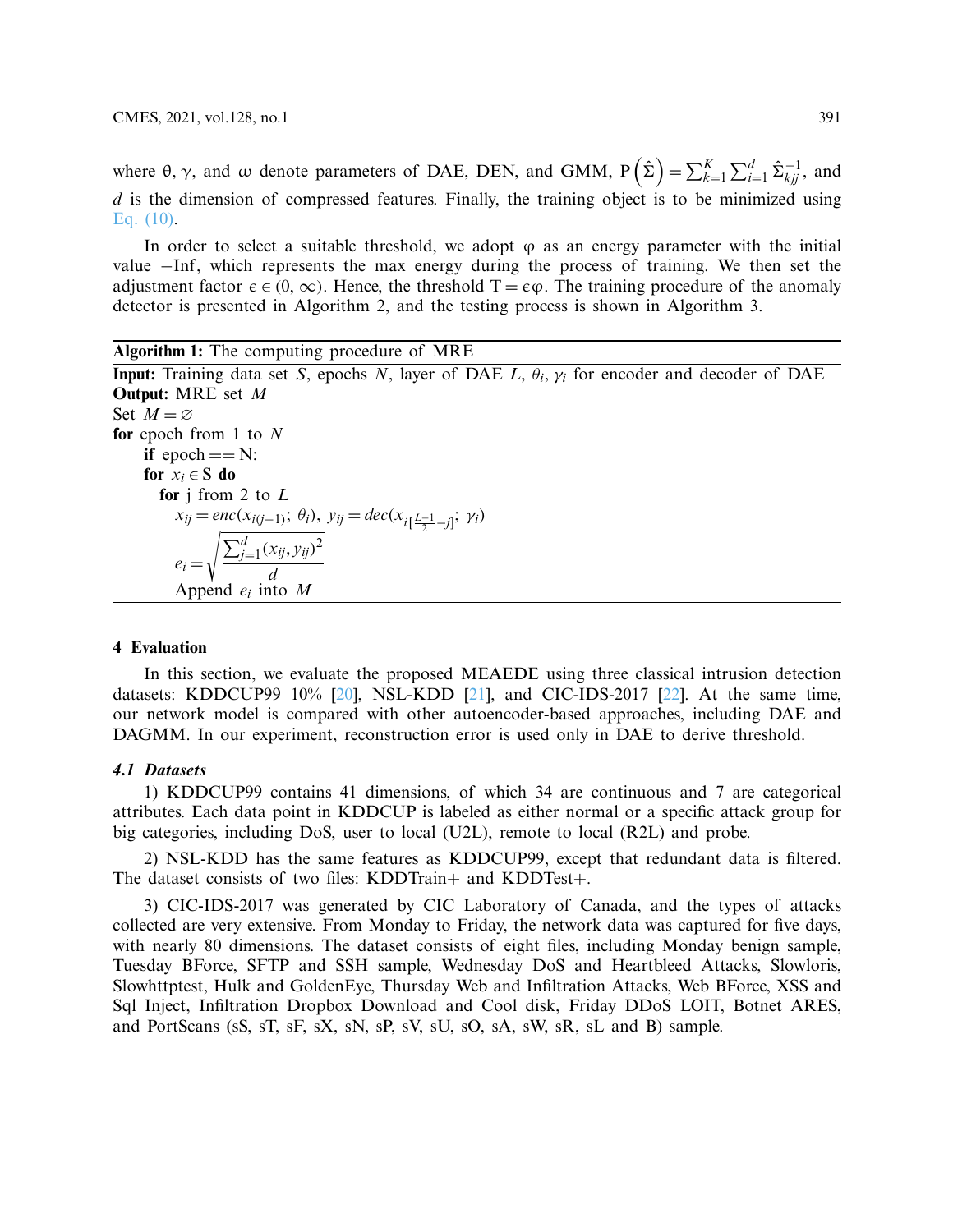#### **4.2 Metrics**

To evaluate our model, we use the following three common information retrieval evaluation metrics:

1) **Precision (Pr):** It is the ratio of correctly classified attack flows (TP) to all the classified flows  $(TP + FP)$ .

2) **Recall (Rc):** It is the ratio of correctly classified attack flows (TP) to all generated flows  $(TP + FN)$ .

3) **F-Measure (F1):** It is a harmonic combination of the  $P_r$  and  $R_c$  into a single measure. These metrics can be defined as

$$
P_r = \frac{TP}{TP + FP} \tag{11}
$$

$$
R_c = \frac{TP}{TP + FN} \tag{12}
$$

$$
F1 = \frac{2}{\frac{1}{P_r} + \frac{1}{R_c}}
$$
(13)

**Algorithm 2:** The procedure for training the anomaly detector

**Input:** Training data set S, epochs N **Output:** MEAEDE model,  $φ$ θ, γ ← parameters of encoder and decoder of *DAE*  $\omega \leftarrow$  parameters of *DEN* **for** epoch from 1 to N **for**  $x_i \in S$  **do** Minimize  $L(\theta, \gamma, \omega, \hat{\mu}, \hat{\varphi}, \hat{\Sigma})$  $h_i = enc(x_i; \theta), y_i = dec(h_i; \gamma)$  $\rho_i = \frac{cov(x_i, y_i)}{T}$ σ*xi* .σ*y<sup>i</sup>*  $,e_i =$  $\sqrt{\sum_{j=1}^{d} (x_i^{(j)} - y_i^{(j)})}$  $\binom{(j)}{i}$ <sup>2</sup> *d* compute *m<sup>i</sup>* as Algorithm 1  $c_i \leftarrow [h_i, e_i, \rho_i, m_i]$  $\hat{\pi} = \overline{D} \overline{E} N(c_i; \omega)$  $\hat{\mu}, \hat{\varphi}, \hat{\Sigma} \leftarrow$  update parameters for GMM as [Eq. \(8\)](#page-9-2) **if**  $e_i > \varphi : \varphi \leftarrow e_i$ θ, γ, ω ← update parameters using SGD

#### **4.3 Parameter Discussion**

In order to optimally fit these datasets, we use slightly different parameters for data of different dimensions. Owing to the existence of categorical values, KDDCUP99 10% and NSL-KDD use unique one-hot encoding, and their inputs have 118 and 122 dimensions, respectively. After discarding the "flow packet number/s" and "flow byte number/s" features, 77 features are selected from CIC-IDS-2017. We find in the exploration that with four hidden layers in the encoder, the DAE yields the expected result when the number of layer increases, and the effect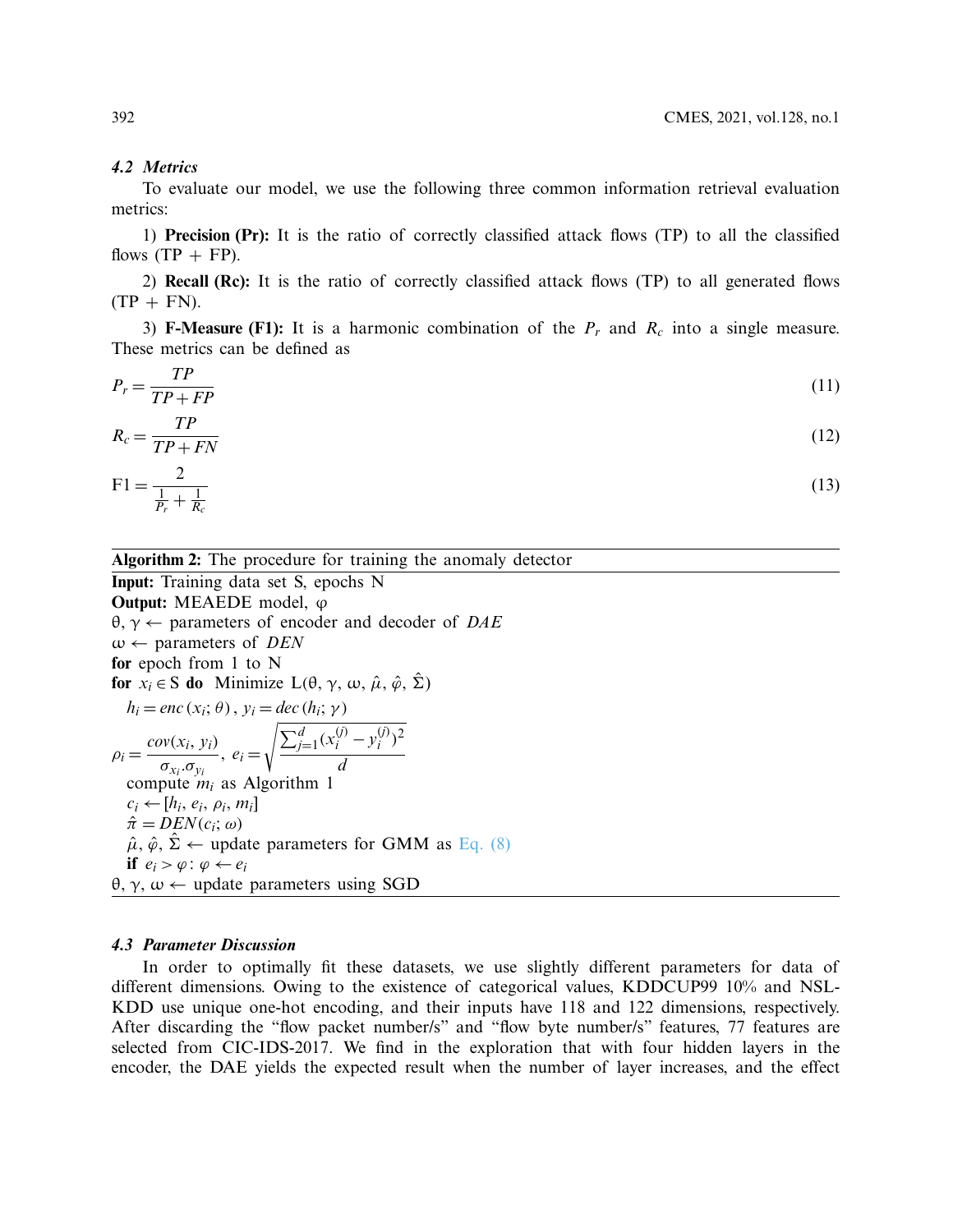does not rise significantly or even decreases; thus, the parameters of different networks set as follows:

# KDDCUP99(NSL-KDD):

DAE:FC (118(122), 60, GELU)-FC (60, 30, GELU)-FC (30, 10, GELU)-FC (10, 3, none)-FC (3, 10, GELU)-FC (10, 30, GELU)-FC (30, 60, GELU)-FC (60, 118(122), none).

DEN: FC (5,10, GELU)-Drop (0.5)-FC (10, 5, softmax).

CIC-IDS-2017:

DAE:FC (77, 40, GELU)-FC (40, 20, GELU)-FC (20, 10, GELU)-FC (10, 3, none)-FC (3, 10, GELU)-FC (10, 20, GELU)-FC (20, 40, GELU)-FC (40, 77, none).

DEN: FC (5,10, GELU)-Drop (0.5)-FC (10, 5, softmax).

We uniformly set  $\lambda_1 = 0.1$ , and  $\lambda_2 = 0.0001$ , and the learning rate as 0.0001 in every model. As can be seen in Eq.  $(10)$ , the objective loss function of MEAEDE has three components:  $L_1$ represents reconstruction error from the DAE, the second component represents energy function, and the third represents the penalty function for covariance matrices. A large value of  $\lambda_1$  may impact  $L_1$  and make [Eq. \(10\)](#page-9-1) getting unimportant, thus the expected representation of input data cannot be derived. When  $\lambda_1$  has a small value, the GMM will not be trained well for the small weight of the estimated network. When  $\lambda_2$  has a large value, the covariance of the GMM has a large value, which is not desirable as most samples have large values. When  $\lambda_2$  has a small value, the regularization is weak in countering the singularity effect. In our experiment, we find that setting the values of the said hyper-parameters as 1, 0.1, and 0.0001 leads to a remarkable performance across the three datasets.

**Algorithm 3:** The procedure of executing anomaly detector

**Input:** Testing data set  $S$ ,  $\epsilon$ **Output:** Anomalies **Set**  $T = \epsilon \varphi$ **for** *x<sup>i</sup>* **in** data set *S* **do**  $h_i = enc(x_i; \theta), y_i = dec(h_i; \gamma)$  $c_i \leftarrow [h_i, e_i, \rho_i, m_i]$  $\hat{\pi} = DEN(c_i; \omega)$  $e_i = E\left(c_i; \hat{\mu}, \hat{\varphi}, \hat{\Sigma}\right)$ **If**  $e_i > T$ : Alert

## **4.4 Detection Results**

For KDDCUP99 and NSL-KDD, we calculated the average of each indicator. The experimental results are encapsulated in [Tabs. 2](#page-13-0) and [3.](#page-13-1) The results show that DEAEME outperforms other autoencoder-based models. With a simple threshold selection, it is hard for the DAE model to be compressed with other two models because of information loss in the hidden layer. The DAGMM uses cosine similarity and Euclidean distance of input and output data of DAE, and thus it outperforms DAE. While MEAEDE derives MRE, coefficient correlation and compressed features, it has a sharp increase in comparison with DAGMM, so MRE has a powerful effect to compensate for the loss of information in the hidden layer.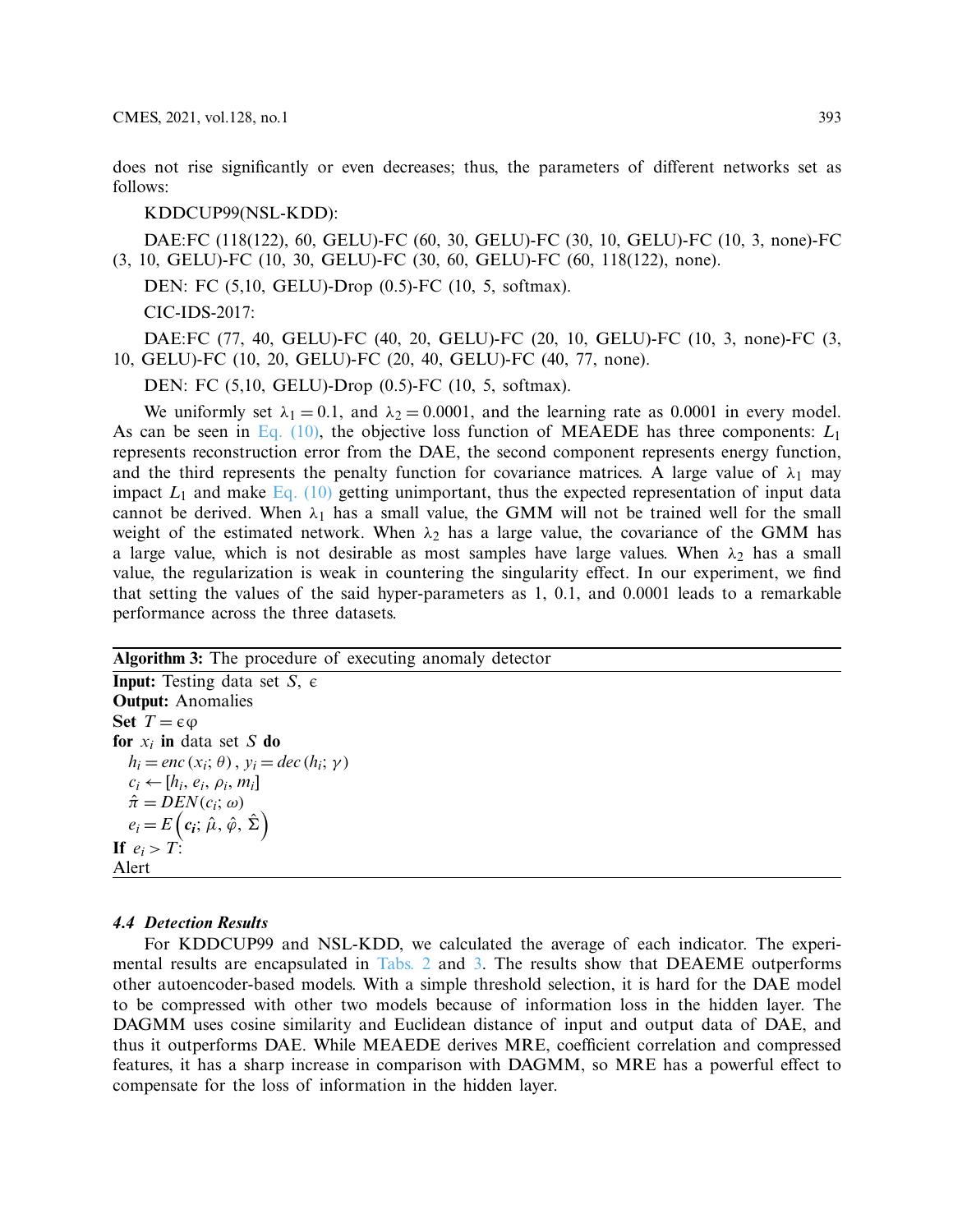<span id="page-13-0"></span>It is worth mentioning that the threshold of each model is set according to their optimal results. For DAE, we set threshold *T* as maximum reconstruction error multiplied by a value between 0 and 1, and for DAGMM and MEAEDE, we select threshold parameters according to different datasets to adapt to optimal results.

|                       | <b>DAE</b> | <b>DAGMM</b> | <b>MEAEDE</b> |
|-----------------------|------------|--------------|---------------|
| Precision             | 0.770      | 0.929        | 0.993         |
| Recall                | 0.840      | 0.944        | 0.996         |
| F <sub>1</sub> -score | 0.770      | 0.936        | 0.995         |

**Table 2:** Detection results on KDDCUP99 10% dataset

|  |  | <b>Table 3:</b> Detection results on NSL-KDD dataset |  |
|--|--|------------------------------------------------------|--|

|                       | DAE   | <b>DAGMM</b> | <b>MEAEDE</b> |
|-----------------------|-------|--------------|---------------|
| Precision             | 0.846 | 0.898        | 0.939         |
| Recall                | 0.833 | 0.895        | 0.935         |
| F <sub>1</sub> -score | 0.839 | 0.896        | 0.937         |

<span id="page-13-1"></span>In CIC-IDS-2017, we select six files from the entire datasets. A 1:1 training and testing ratio was adopted as data is imbalanced in the other two files. Unfortunately, due to the existence of infinite data, we remove the "flow bytes/s" and "flow packets/s" attributes, and finally 77 features of each data point are selected in the samples, and the results are shown in [Tabs. 4](#page-13-2)[–6.](#page-14-0) Upon encountering Friday's DDoS attack, MEAEDE and DAGMM perform equally well, while DAGMM has an inadequate performance when encountering Friday-PortScan and web-attacks. On the contrary, MEAEDE performs more satisfactorily most of the time. It is worth noting that DAE is stable for all datasets, and the average value of the three metrics is better than DAGMM, but the recognition accuracy is not commensurate to the expectations.

**Table 4:** MEAEDE detection results on CIC-IDS2017 dataset

<span id="page-13-2"></span>

| Precision | Recall | F1-score |
|-----------|--------|----------|
| 0.977     | 0.958  | 0.967    |
| 0.987     | 0.990  | 0.988    |
| 1.000     | 0.990  | 0.995    |
| 0.999     | 0.472  | 0.641    |
| 0.643     | 0.882  | 0.744    |
| 0.991     | 0.963  | 0.977    |
|           |        |          |

To evaluate the training time of MEAEDE, we compute the average time consumed during training of 50 epochs. [Tab. 7](#page-14-1) presents details of each dataset. Evidently, MEAEDE has an average training time of about 200 s in every dataset, which can be deployed and reset efficiently in a number of applications.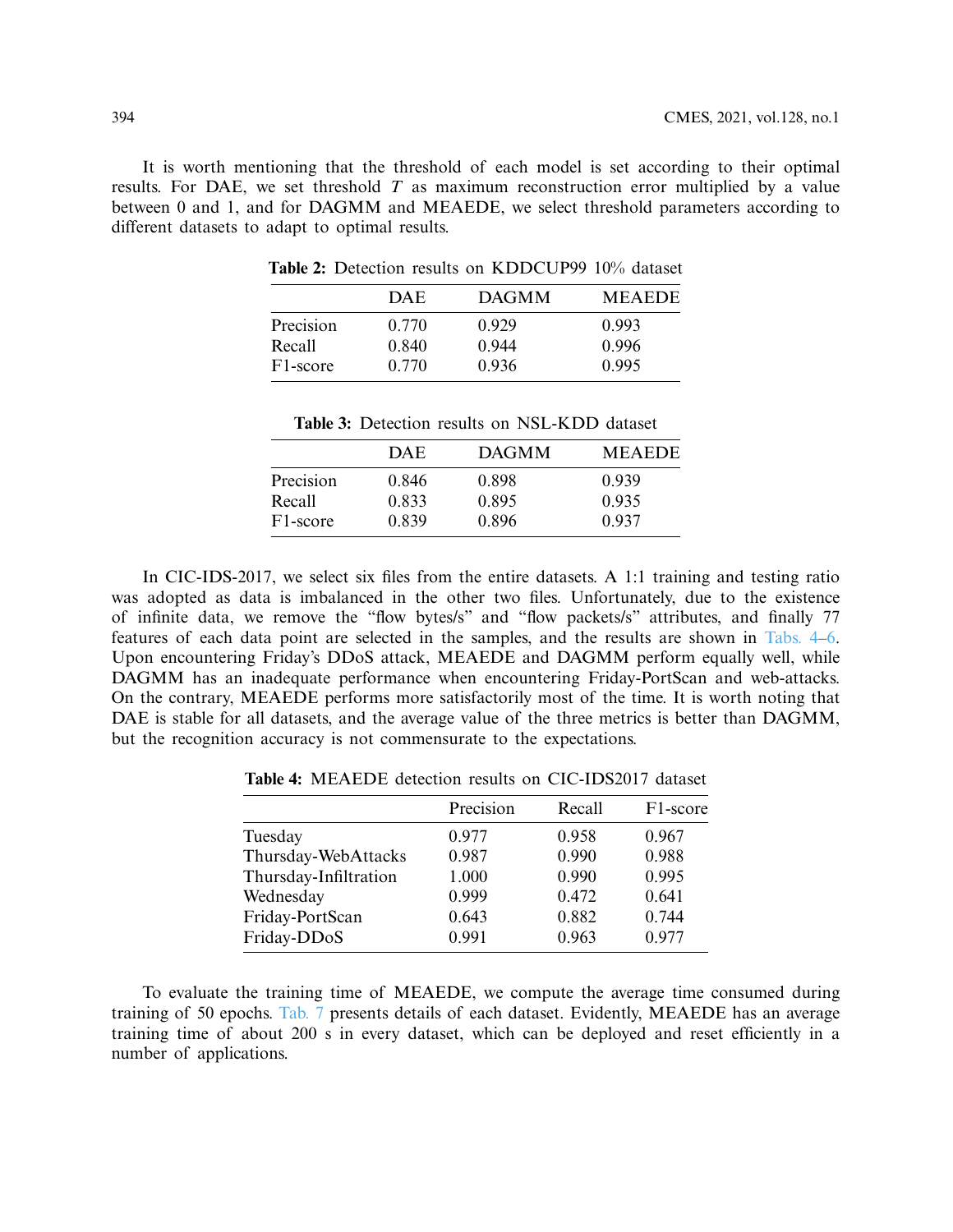|                       | Precision | Recall | F <sub>1</sub> -score |
|-----------------------|-----------|--------|-----------------------|
| Tuesday               | 0.980     | 0.040  | 0.078                 |
| Thursday-WebAttacks   | 0.476     | 0.484  | 0.478                 |
| Thursday-Infiltration | 0.983     | 0.700  | 0.818                 |
| Wednesday             | 0.527     | 0.582  | 0.554                 |
| Friday-PortScan       | 0.198     | 0.170  | 0.183                 |
| Friday-DDoS           | 0.999     | 0.901  | 0.948                 |

**Table 5:** DAGMM detection results on CIC-IDS2017 dataset

**Table 6:** DAE detection results on CIC-IDS2017 dataset

<span id="page-14-0"></span>

|                       | Precision | Recall | F <sub>1</sub> -score |
|-----------------------|-----------|--------|-----------------------|
| Tuesday               | 0.736     | 0.648  | 0.705                 |
| Thursday-WebAttacks   | 0.744     | 0.797  | 0.769                 |
| Thursday-Infiltration | 0.714     | 0.994  | 0.831                 |
| Wednesday             | 0.539     | 0.408  | 0.458                 |
| Friday-PortScan       | 0.363     | 0.423  | 0.388                 |
| Friday-DDoS           | 0.745     | 0.852  | 0.795                 |

**Table 7:** Average time consumed in training datasets

|                 | Training time (s) | Dimension |
|-----------------|-------------------|-----------|
| KDDCUP99 $10\%$ | 104.806           | 41        |
| NSL-KDD         | 201.727           | 41        |
| $CIC-IDS-2017$  | 172.808           | 77        |

<span id="page-14-1"></span>We also evaluate our model under actual network attacks using our feature extractor module and employ several types of attacks such as DDoS, port scan, and injection in five LAN hosts using eight different computers to launch attacks (including 30% of normal data and 70% of attacks). We then capture packets in the network card with an average feature extraction time of 14 s for every 100 k ".pcap" file. In order to correctly label the captured data, we use specific hosts to only implement attacks or normal requests and record them. [Tab. 8](#page-14-2) presents the results depicting the performance of our model. Unfortunately, the performance is not satisfactory on CIC-IDS-2017 dataset. In this dataset, the data ratio we selected is 1:1, while in the data we collected, the ratio is obviously different, which is the reason why the detection efficiency is not satisfactory. So the ratio of normal data and anomalies can disturb the accuracy of MEAEDE.

<span id="page-14-2"></span>**Table 8:** Detection results in actual network environment with  $\in$  of 0.8

|                       | <b>DDoS</b> | Port scan | Injection |
|-----------------------|-------------|-----------|-----------|
| Precision             | 0.957       | 0.937     | 0.836     |
| Recall                | 0.948       | 0.939     | 0.827     |
| F <sub>1</sub> -score | 0.952       | 0.938     | 0.832     |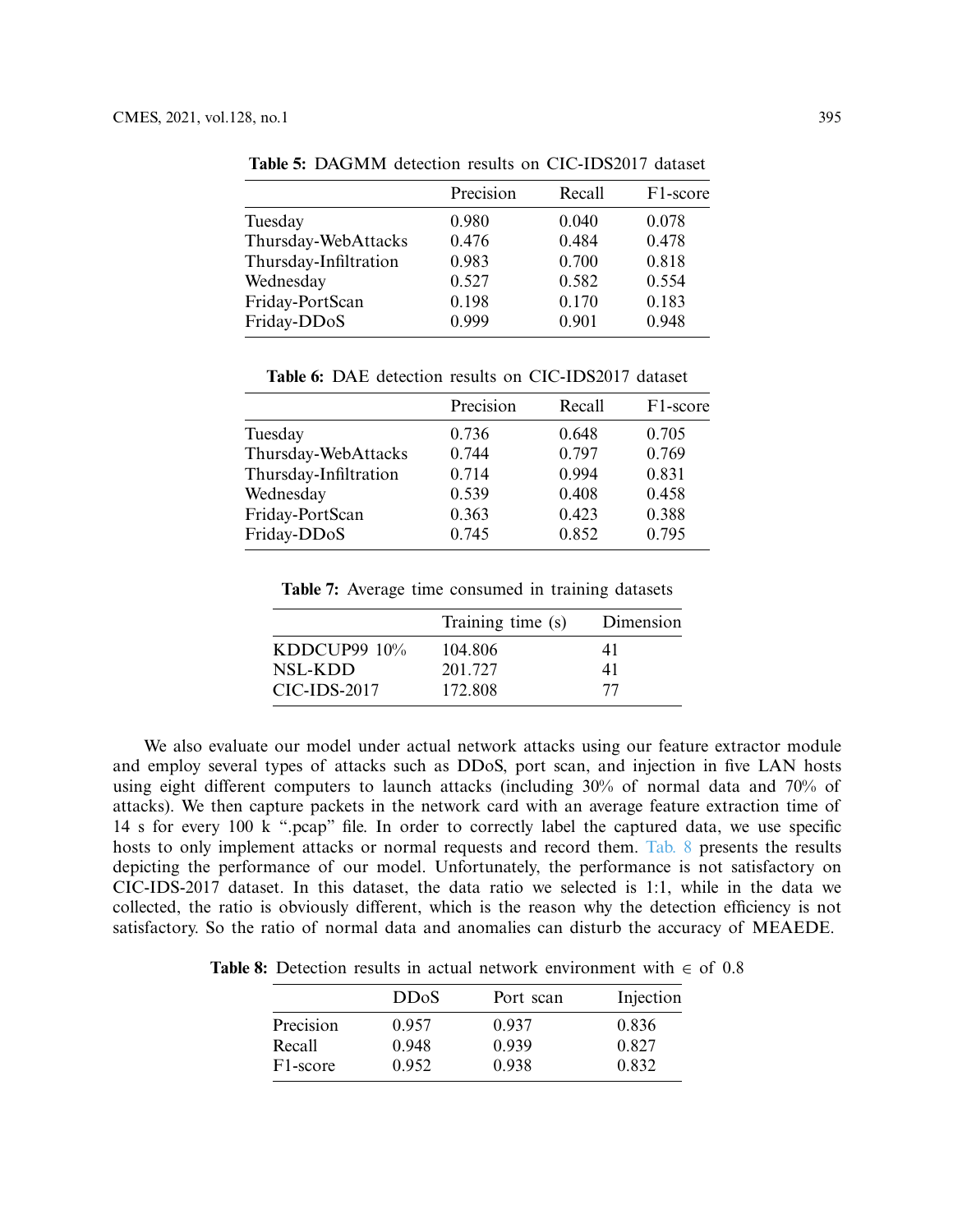#### **5 Conclusion**

In this paper, we propose a lightweight anomaly detection framework, which includes network packet capturing, efficient processing, and a feature extraction module that has a good expressive ability to derive network packets and flows. We then transform the extracted features to timerelated features for Anomaly Detector module. This module combines MRE, the correlation coefficient of input and output, and compressed features from DAE to form a new feature vector, which is fed into a DEN to transform to a K-component vector and then fed to GMM to get an energy value. The system detects anomalies if the computed value exceeds a pre determined threshold. We train and test our model under several intrusion detection datasets and compare three common information retrieval evaluation metrics with DAE and DAGMM. With improvement in feature extraction, the proposed model outperforms other autoencoder-based models and can further improve the performance of anomaly detection. Furthermore, after training only with normal data, it can identify various unknown attacks such as DDoS, web-attack, and port-scan with desirable performance.

Notwithstanding its adequate performance, the input data distribution has a few limitations; it is only suitable to network-based packets and flows. In addition, the ratio of normal data and anomalies can disturb the performance of MEAEDE. In the future, it is necessary to improve the feature extraction ability and make the model more robust. It is also imperative to study better methods for threshold selection of GMM, which can efficiently identify more attack types to adapt to the complex network environment.

**Acknowledgement:** We would like to thank TopEdit [\(www.topeditsci.com\)](https://www.topeditsci.com) for the English language editing of this manuscript.

**Funding Statement:** This work is supported by the Introducing Program of Dongguan for Leading Talents in Innovation and Entrepreneur (Dongren Han [2018], No. 738).

**Conflicts of Interest:** The authors declare that they have no conflicts of interest to report regarding the present study.

#### **References**

- <span id="page-15-0"></span>1. Chalapathy, R., Chawla, S. (2019). Deep learning for anomaly detection: A survey. *Computing Research Repository*, 1–50. arXiv: 1901.03407.
- <span id="page-15-1"></span>2. Wang, X., Du, Y., Lin, S., Cui, P., Shen, Y. et al. (2020). AdVAE: A self-adversarial variational autoencoder with Gaussian anomaly prior knowledge for anomaly detection. *Knowledge-Based Systems, 190(17),* 105187. DOI [10.1016/j.knosys.2019.105187.](http://dx.doi.org/10.1016/j.knosys.2019.105187)
- <span id="page-15-2"></span>3. Wang, L. (2017). Big data in intrusion detection systems and intrusion prevention systems. *Journal of Computer Networks, 4(1),* 48–55. DOI [10.12691/jcn-4-1-5.](http://dx.doi.org/10.12691/jcn-4-1-5)
- <span id="page-15-3"></span>4. Petersen, R. (2015). *Data mining for network intrusion detection: A comparison of data mining algorithms and an analysis of relevant features for detecting cyber-attacks* (Dissertation). [http://urn.kb.se/resolve?urn](http://urn.kb.se/resolve?urn=urn:nbn:se:miun:diva-28002)=urn: [nbn:se:miun:diva-28002.](http://urn.kb.se/resolve?urn=urn:nbn:se:miun:diva-28002)
- <span id="page-15-4"></span>5. Ilonen, J., Paalanen, P., Kamarainen, J., Kalviainen, H. (2006). Gaussian mixture pdf in one-class classi fication: Computing and utilizing confidence values. *18th International Conference on Pattern Recognition*, vol. 2, pp. 577–580. Hong Kong, China. DOI [10.1109/ICPR.2006.595.](http://dx.doi.org/10.1109/ICPR.2006.595)
- <span id="page-15-5"></span>6. Yeung, D., Chow, C. (2002). Parzen-window network intrusion detectors. *16th International Conference on IEEE*, vol. 4*,* pp. 385–388. Quebec City, QC, Canada, IEEE. DOI [10.1109/ICPR.2002.1047476.](http://dx.doi.org/10.1109/ICPR.2002.1047476)
- <span id="page-15-6"></span>7. Lakhina, A., Crovella, M., Diot, C. (2004). Diagnosing network-wide traffic anomalies. ACM SIGCOMM *Computer Communication Review, 34(4),* 219–230. DOI [10.1145/1030194.1015492.](http://dx.doi.org/10.1145/1030194.1015492)